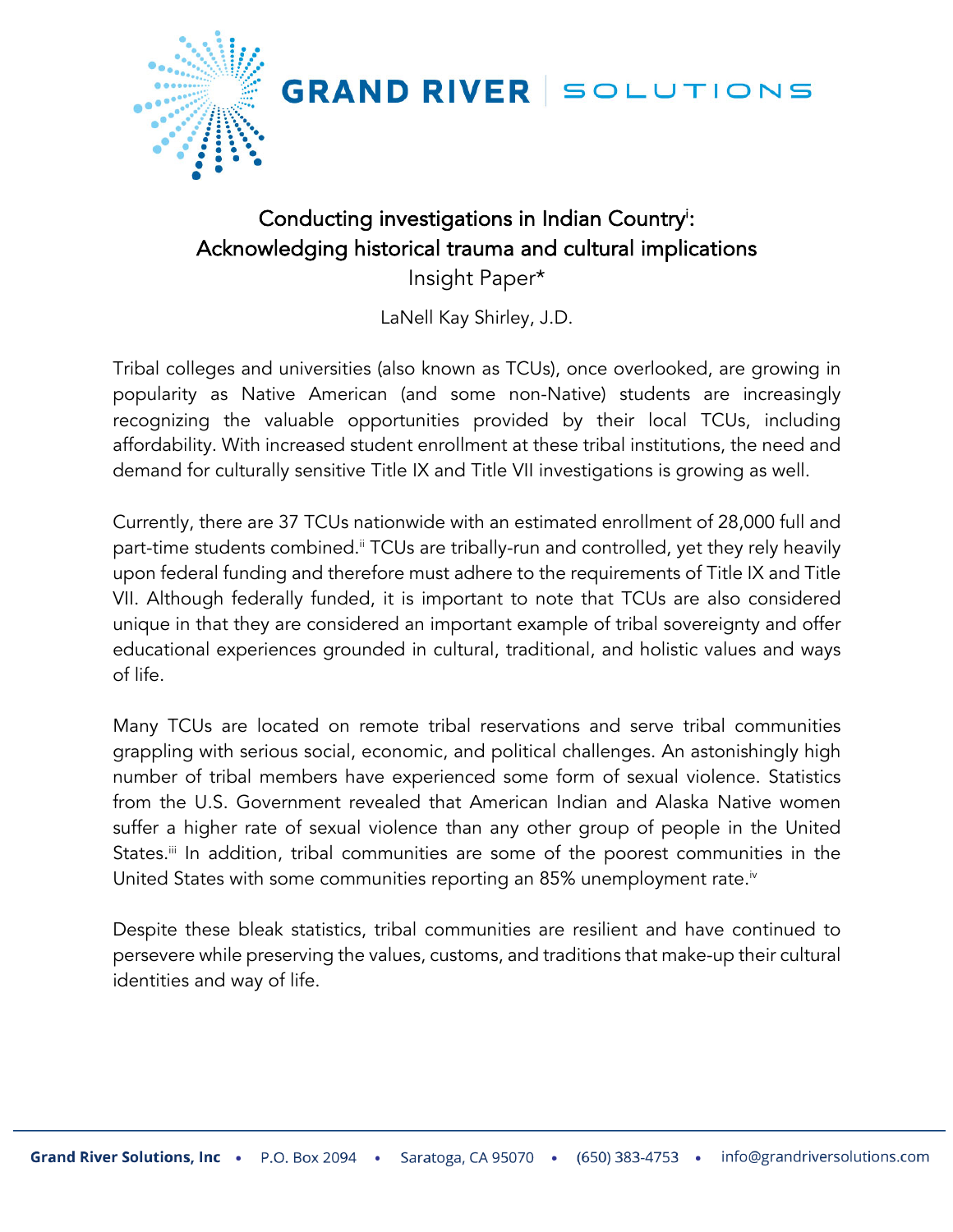Considering this complicated background and history, conducting Title IX investigations within Indian Country can present its own set of unique challenges. It is important to be mindful of the various implications that may arise throughout the investigative process such as the following:

- 1) High rate of sexual violence among Native American women According to the DOJ, more than four in five American Indian and Alaska Native adults have experienced some form of violence in their lifetime and an alarming 56.1% of Native American women have experienced sexual violence in their lifetime.<sup>v</sup> Given these statistics, there is a fair to even high probability that some of the parties and/or witnesses in an investigation have already experienced sexual violence, thus increasing the need for a trauma informed resolution process and access to counseling/advocacy resources and services.
- 2) Reporting potential policy violations and participation in investigation process Although a separate and distinct process, the historical barriers faced by tribal communities in reporting to law enforcement can bear upon a tribal complainant's decision in reporting potential Title IX violations. In addition, it can create a climate of hesitancy and distrust (for parties and witnesses) in the investigative process and may affect their decision to participate or even respond to allegations. Criminal and civil matters in Indian Country is a patchwork of tribal, state, and federal law and jurisdiction that depends upon the status of those involved and the nature of the offense committed. This complicated tapestry has resulted in severe underreporting of crime and utilization of law enforcement and social services as well as tribal members' distrust of state systems. And, actual or expected negative experiences with non-Native American law enforcement and other social service providers who do not consider implications of tribal culture and historic trauma when interacting with tribal members.
- 3) Lack of access to resources In addition to the jurisdictional complexities noted above, support services and healthcare on tribal reservations are chronically underfunded, short staffed, or non-existent. This means that tribal members sometimes have to travel many miles away from home in order to access care services such as counseling and forensic exams when these services are unavailable on the reservation. In addition, when such services are provided on the reservation, chronic underfunding commonly results in staff shortage, staff that are not adequately trained to administer and properly store sexual assault kits and forensic exam evidence, shortage of sexual assault kits and forensic exam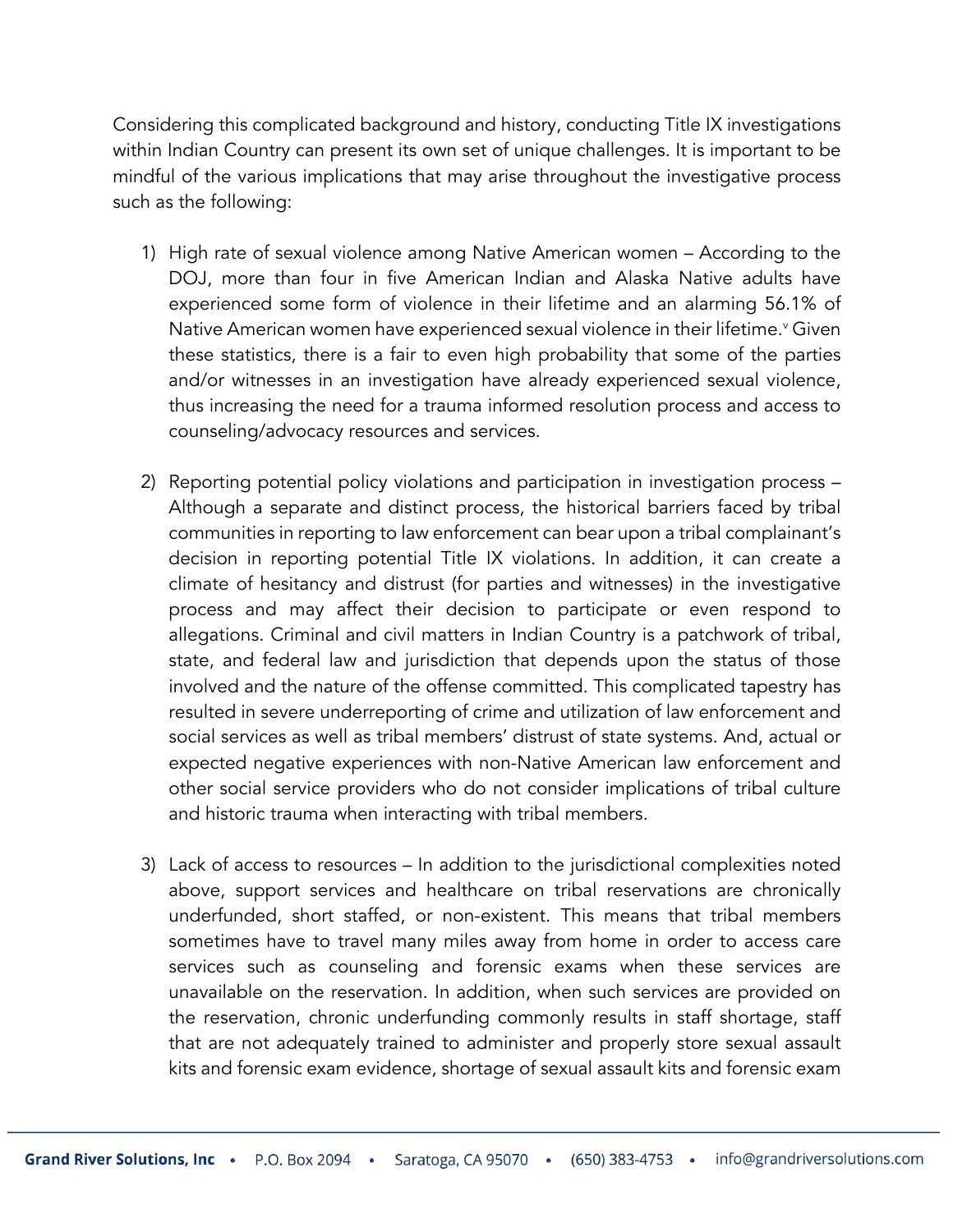materials, and hospitals that are unable to adequately track sexual assault resources provided.

- 4) Poverty As noted above, poverty is a chronic issue on many tribal reservations. With an estimated one in four American Indians and Alaska Natives living in poverty, many parties to an investigation will not be able to afford the services of an attorney or other paid advocate as an advisor, leaving them at a potential disadvantage. In addition, lack of infrastructure and the remoteness of reservations has resulted in tribal communities lagging behind in technologic advances such as adequate cell phone coverage and access to high speed internet. Many tribal students have to rely on internet services at their local library, tribal office or school. This lack of technologic resources may impact the 60-day completion timeline for Title IX investigations.
- 5) Indigenous Peacemaking also known as Restorative Justice Many tribal communities have traditionally embraced a system of mediation that seeks to restore victims, offenders, and their families and communities rather than more formal or adversarial processes generally adopted by non-Natives. In indigenous peace-making, the focus is not on punishment but on healing, forgiveness, and restoring harmony for the parties, their families, and communities. Given the traditional cornerstone that peacemaking is in tribal communities and the inclusion of peacemaking systems in many tribal courts, you may find that the parties' participation and actions in the resolution process are reflective of the holistic philosophy found in peacemaking. For example, in indigenous peacemaking: 1) time limits on the process are fluid and rarely invoked as listening, silence, understanding, and patience are valued; 2) spirituality and meditation is often invoked in the process; 3) inclusiveness is encouraged in that all affected individuals (family and community) are allowed to be a part of the resolution process or represent parties involved; and 4) fluid talk and discussion are encouraged and valued rather than argumentative or adversarial.
- 6) Credibility For better or worse, there is a lot of emphasis placed on credibility in Title IX investigations. In addition to other factors such as plausibility and reliability of the evidence, Investigators also gauge the credibility of the parties by relying on factors that might not be culturally competent or culturally sensitive to tribal members and communities. For example: 1) For many tribes, direct eye contact may be considered rude or disrespectful whereas it may appear as a hallmark of dishonesty in a credibility assessment; 2) For many tribal members, their native indigenous language is their first and primary language spoken at